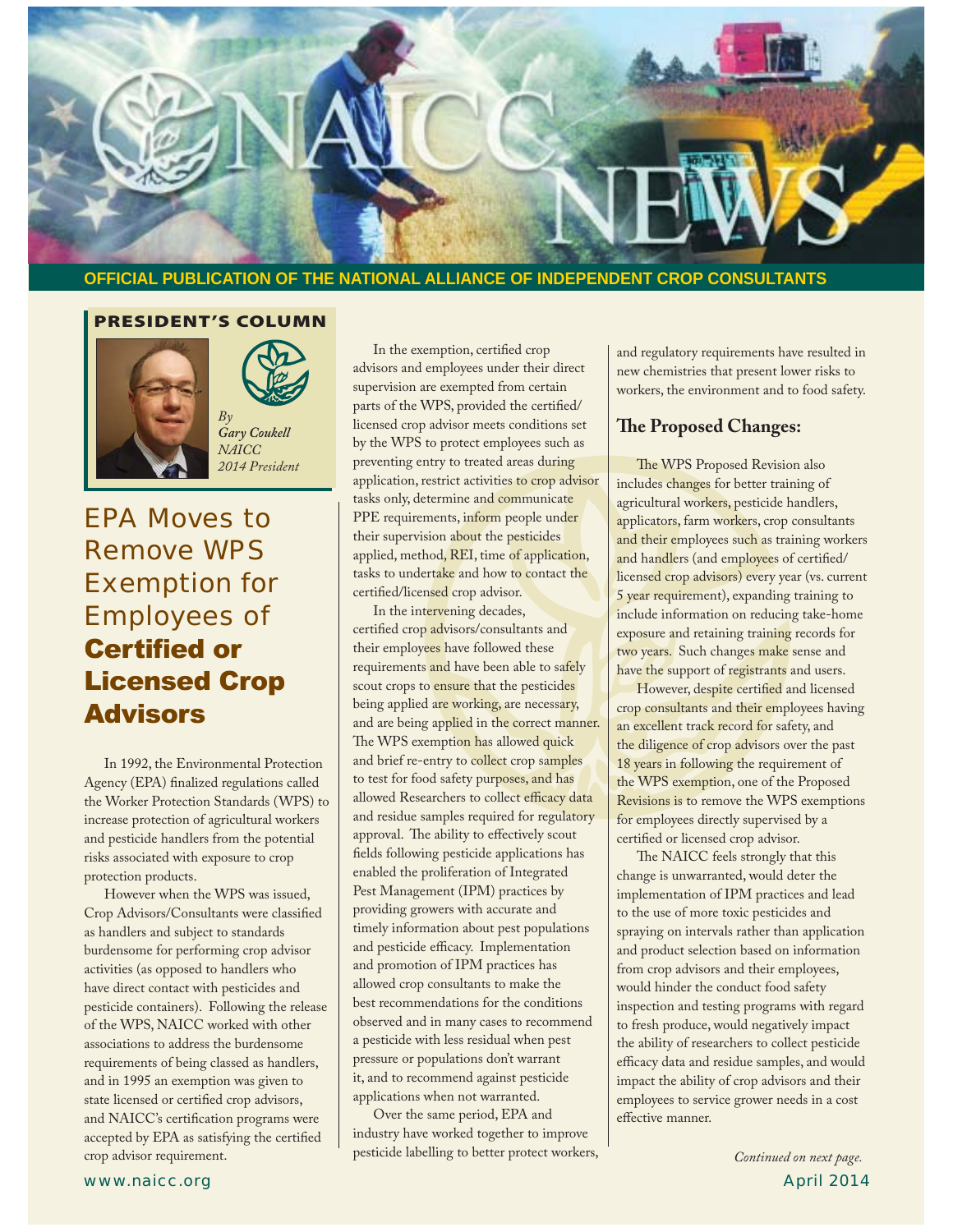## **2014 NAICC Annual Meeting Breaks Records**

 Good times – and great networking – were definitely rolling in historic New Orleans in January! Despite Mother Nature's best attempts, the majority of NAICC members were able to safely travel to this year's Annual Meeting. The results were outstanding:

Record **attendance** – *665 crop consultants, contract researchers, QA professionals, industry partners, government and university representatives.* 

Record number of **exhibitors** – *75!*

A superior slate of speakers and **topics** covering a diverse range of expertise and issues including:

 Sampling and Soil Fertility GLP/OECD Update How to Audit With 'Tact and Impact' Mobile & Office Technology and Equipment and Fleet Management Adjuvants Development of Herbicide Tolerance Traits in Soybeans and What the Future Holds Electronic Data Auditing Emerging Technologies Weather/Climatology: Organic and Biological Pesticides What QA's Need to Know About Crops Spray Technology Precision Ag Business Practices, Ethics, and Legalities Reconstruction of a Study from the Raw Data

 Perhaps the best closing event in Annual Meeting history – King James and Queen Lacey (Todd) graced the crowd with their spectacular entrance enhanced only by the arrival of Patrick Stephenson (in costume). The King and Queen were escorted by Princesses Alison Viator and LeAnn Maston and the Court Jesters Blaine Viator and Gary Coukell. All festivities were sponsored by a generous donation by Rick Kesler and FMC Corporation.

 For the 80 members forced to stay home by the polar vortex (and for all NAICC members, actually), a thorough overview of the Annual Meeting is available at < http:// naicc.org/meetings/2014-annual-meeting/>. Thanks to everyone for participating and making this meeting the go-to event of the year!

**President's Column** *Continued from page 1.*

### **What to do:**

 Crop advisors, consultants and researchers need to read the WPS Proposed Revisions that pertain to certified and licensed crop advisors and their employees, and consider the impact on our industry, production agriculture, their businesses and their employees. Submit comments through the website prior to June 17, 2014 at 11:59 PM ET, or to an association that represents your interests (such as NAICC and/or ASA). NAICC members: please complete the NAICC survey at https:// www.surveymonkey.com/s/NAICC-WPSProposedRule - to provide your input to NAICC.

 The Proposed Revisions can be found at http://www.regulations. gov/#!documentDetail;D=EPA-HQ-OPP-2011-0184-0119. In the pdf version (link at top right), the sections directly affecting crop advisors and their employees are on pages 15503-15504.

## **U.S. Agriculture in a New Policy Environment NAICC Keynote Address**

"Where are we going and who is going with us?" was the pointed question posed by Dr. Vincent H. Smith, Professor of Economics, Department of Agricultural Economics and Economics, Montana State University, during his keynote address at the 2014 Annual Meeting. In light of the new policy environment for U.S. agriculture, Dr. Smith believes that farm subsidies will likely remain at or above current levels and continue to flow in roughly the same amounts to the same crops. He does not foresee farm bill incentives for land use changing much either.

 Displaying the breadth of knowledge he holds in all things agricultural, Dr. Smith broke down the current landscape for NAICC members:

- Corn yields are up 33%, increasing an average of 2 bushels a year. Prices now more than double their levels in the early 2000's.
- Soybean yields are up 29%, increasing from 34 bushels in 1996 to 44 bushels in 2012. Prices doubled from \$7/bu to \$14/bu or more between 1996 and 2013.
- Wheat yields are up 18%, increasing from 40 bushels to 47 bushels (no GMO wheat planted for sale in the market place). Prices now more than double their levels in the early 2000's.
- Cotton yields have increased by about 25% and prices have been volatile with no obvious long-run trend.
- Rice yields increased by 38% and prices doubled from \$7/ bu to \$14/bu or more between 1996 and 2013.
- Peanut yields have more than doubled with prices, in nominal terms, similar to the mid 1990's.

 A key issue moving forward says Smith, is whether the Renewable Fuels Mandate will be enforced or, effectively, abandoned. He thinks that the answer will be revealed soon.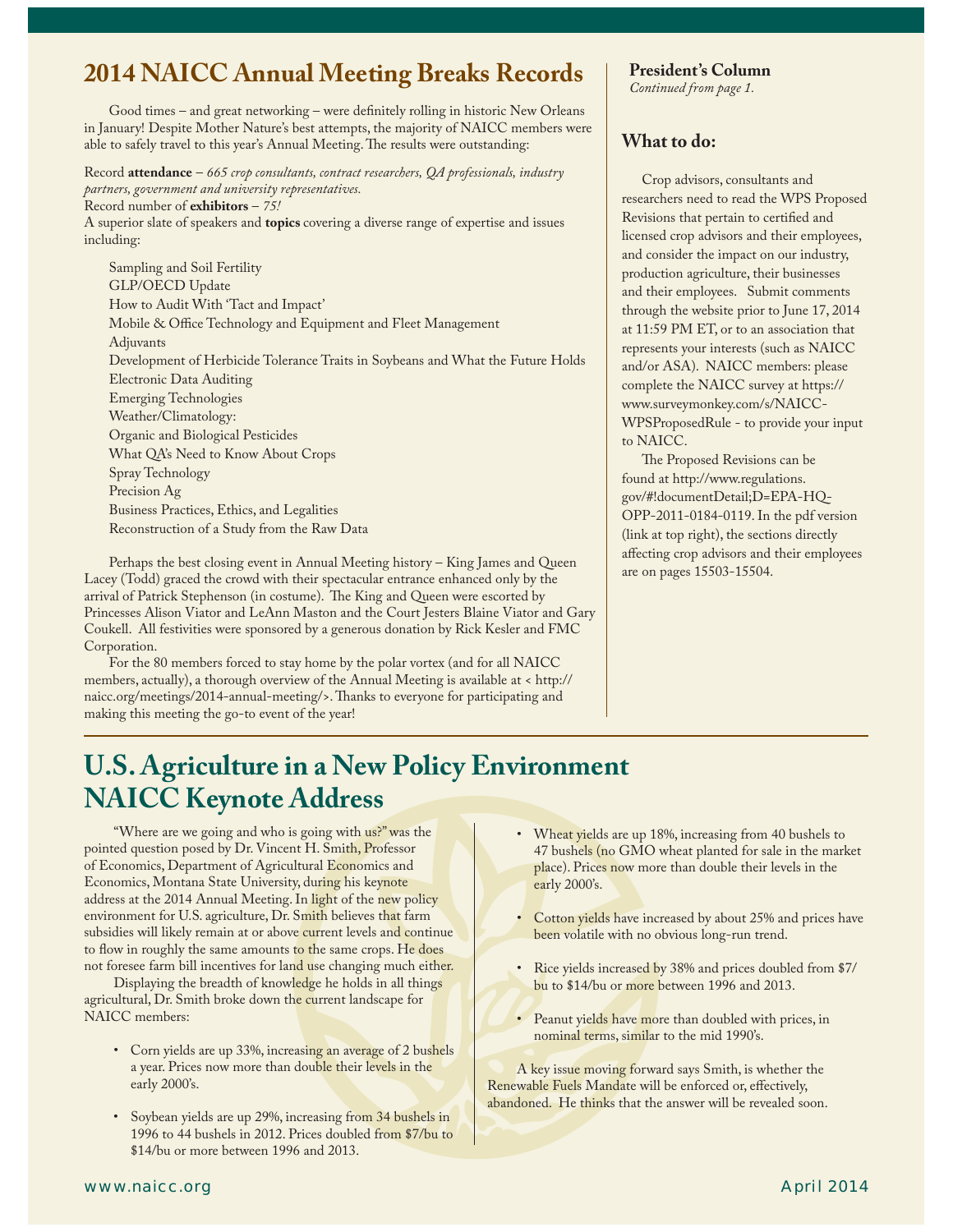# **Annual Meeting Recognition and Awards**

j

## **CONGRATULATIONS! NAICC 2014 Consultants of the Year!**

 Established in 1993, the Consultant of the Year (COTY) award honors members who have demonstrated leadership inside and outside the NAICC. It recognizes the entrepreneurial spirit, innovation and creativity of the crop consultant and acknowledges consultants who achieve high standards of environmental responsibility. COTY winners are NAICC members of good standing with applicable education and work experience, Ag organizational involvement, and community involvement.

 Thank you, BASF, for your continued sponsorship of the COTY program. Thanks to your gener¬ous support, we are able to provide complimentary registration, con-vention meals, airfare and hotel accommodations for our 2014 COTY winners. And they are:

### **ADREW VRBKA , SERVI-TECH, INC.**

Andrew joined Servi-Tech 10 years ago in Geneva, Nebraska. He is a successful consultant on approximately 15,000 irrigated acres per year. Andrew specializes in irrigated corn, soybeans, wheat, and alfalfa, as well as soil fertility, irrigation management, strip and no till management.

 Andrew is on the forefront of the Precisions Ag team with a focus on grid and zone and sampling, variable rate nitrogen and other fertilizer recommendations. He helps other Servi-Tech consultants with variable rate fertilizer recommendations and variable rate seeding.

 A Certified Crop Advisor, Andrew led the NAICC Education Committee and successfully developed the program for the 2014 Annual Meeting in New Orleans. He is well respected among independent crop consultants and fellow Servi-Tech employees.

### **TIM MOLINE, CENTROL, INC.**

Tim is winner of the Team Player Award with Centrol Crop Consulting in Marshall, Minnesota. He is a successful consultant on approximately 40,000 acres, specializing in corn, soybean, and alfalfa.

 Tim excels in technology and played a key role in developing Centrol's Precision Ag Program. He is extremely passionate about his career and takes great pride in his unbiased approach in helping growers maximize productivity and profit. Tim is a mentor for new consultants.

 In addition to his membership in NAICC, Tim is a CPCC-I and a member of his local church council.



*Tim Moline (far left) and Andrew Vrbka (second from right) were selected Consultants of the Year for 2013.*



*Grady Coburn accepts his second Service to NAICC Award. Dan Bradshaw was also give this award but was not able to attend due to weather.*

## **SERVICE TO NAICC**

### **DAN BRADSHAW AND DR. GRADY COBURN**

 This annual award honors distinguished service to NAICC and its members. It is given to someone who goes beyond the call of duty because of his/her love for the Alliance. We honor two gentlemen this year, the second time both have been awarded this honor. In 1999, Dr. Grady Coburn and Dan Bradshaw were among eight Charter Members still active in NAICC throughout its 20 years of existence. Today, these two men are the only Charter Members still active. It is with great pleasure that the NAICC honors Grady and Dan with this prestigious award.

## **SERVICE TO AGRICULTURE**

#### **HAROLD COBLE**

 This annual award recognizes outstanding contributions and dedicated service to agriculture and its practitioners. The NAICC is pleased to award Dr. Harold Coble the honor for 2014. Dr. Coble has been involved with agriculture for over 40 years and recently retired from USDA's Agriculture Research Service after 14 years. Coble became a good friend and ally of the NAICC while serving as the National IPM Coordinator. Prior to that, he served 30 years as a Professor of Crop Science at North Carolina State University and actively worked with the North Carolina Agriculture Consultants Association. Dr. Coble recently opened Coble Agronomics as an Agronomist. Due to a prior commitment, Dr. Coble was unable to attend the annual meeting.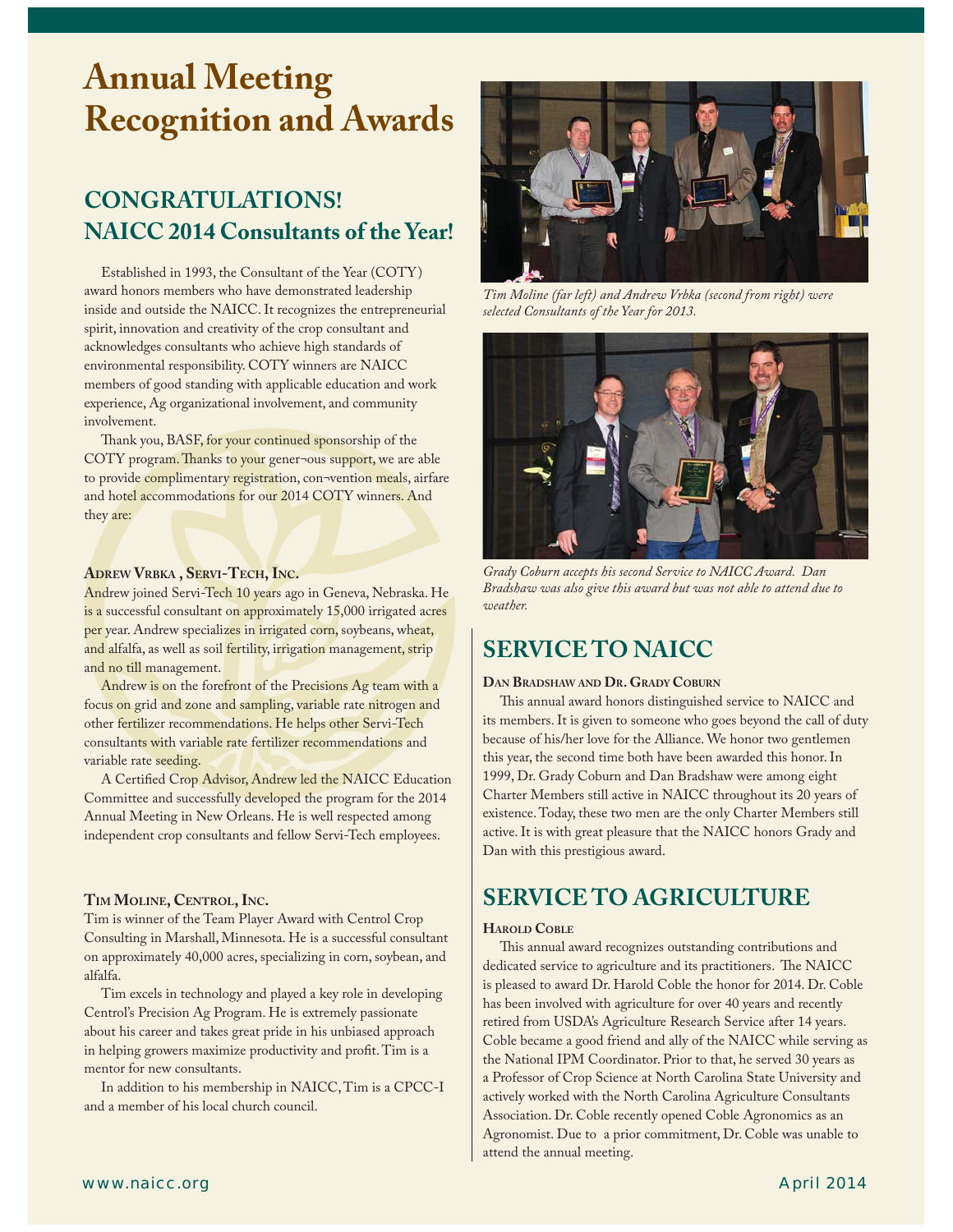# When Things Go Wrong ... | The materials were sent before the storm's size and path became known. A second heavy bag and the wait for **QA Corner:**

### *by Kathryn Hackett-Fields*

j

 So, there we were in January, looking forward to the NAICC Annual Meeting and letting our feet wander the warm and welcoming sidewalks of New Orleans. Then we got slammed with the Big Un-Easy. I had shipped my Laboratory QA presentation materials to arrive a day in advance – good planning! However, the delivery was delayed until the next day.

 The plan was to explore sections of the Preambles to the very first GLP regulations of FDA, getting into the weeds to trace the roots. Having selected pages in hand, participants could effectively combine reading and listening as the Agency's view of comprehensive monitoring was presented. Next, a transition to application and discussion ... as planned. Well, the outcome was very different. I was disappointed, but it didn't qualify as a disaster.

 A disaster would have been the whole group of participants heading for the lobby bar. Instead, we made it through. That's what professionals do when things go wrong – they learn what they can from the situation.

Here are some points that I learned:

- became known. A second heavy bag and the wait for unloading would have been a lot less convenient but much more rewarding. *If it's going to make a difference, give priority to that fact and make an extra effort.*
- 2. Some of my materials were on a USB drive, so at least I was able to print the discussion pages for the group. *Back it up, just in case. A file, a critical tool or part, extra "whatever matters."*
- 3. The second part of the session didn't require the Preambles. Discussion was good and ideas for next year's session were generated. *Work with what's at hand and keep a positive mindset.*
- 4. Many folks couldn't get to the meeting at all. The entire region was affected for days, but luckily our hotel's guest rooms had heat! *Accept the situation and count your blessings.*
- 5. All of us at the NAICC Annual Meeting have different roles. All of us work to assure that people in the USA and around the world will have safe, abundant food. While my session got a bit derailed, our collective efforts made for a very worthwhile time of education, networking and fellowship.

*Always remember the "big picture." Failure is simply a tool to help us improve the next time.* 

# **Focus On Precision**

*by Jason Fussy, Chair Education Outreach Committee*

 Building on the momentum of the Annual Meeting, over 150 members gathered for the Focus on Precision meeting in Bloomington, Minnesota, in mid-February. Once again, Mother Nature made it a challenge, but the event was perfectly placed between two Midwest snowstorms so a great number of exhibitors and sponsors were able to join us!

Dr. Raj Khosla from Colorado State University delivered the keynote address on his findings on grid sampling and zone management. Warren Formo, Minnesota AgWater Research Center, shared his insight on the possibilities of upcoming restrictions pertaining to the Nutrient Reduction Strategy in Minnesota. Dr. Bianca Moebius Clune, Cornell University, gave an uplifting and informational overview of Adapt N along with recent data collected in 2011-2013 relating to the program being used in the field.

 Dr. Kevin Price, Kansas State University, discussed Unmanned Aerial Vehicles and its potential uses in agriculture, which invited many questions. Tissue testing, the variability of tissue testing, and the possible uses or misuses of information he collected over several years were presented by Dan Kaiser, University of MN.

 Members were particularly interested in Wisconsin consultants Paul Sturgis, S**teve Hoffman**, and **Bill Stangel**, who shared their experience working together to change agency rules and regulations. Their results could be used as guidance for prospective actions taken in other states!

 Clint Engram from **Mapshots** gave a summary of potential future uses of tying all your information together for data

management. Representative from **Pioneer** (Field 360) and **Monsanto** (Field Scripts) then gave their view on how the consultant will be included in decision making for their current seed prescription programs.

 Following these presentations, a panel discussion of consultants discussed Field 360 and Field Scripts. It brought mixed reviews from the audience; they could see the potential of working together but also felt that they are left out of the equation when seeding prescriptions are being processed. It was a very valuable discussion.

 Round Table Discussions amongst consultants were a big hit. Many consultants had the opportunity to network with other consultants from across the country that they had never met. This session always leaves many desiring more time to network with others.

 A survey sent out after the conference provided great insight on the success of the conference as well as things that could be changed for future conferences. Stay tuned for location and date of next year's conference.

 View the Focus on Precision presentations at http://naicc.org/ meetings/2014-focus-on-precision/. Thanks to all members of the EOC committee for all their hard work in making this conference a success. Many thanks to Lance Otto of **MNICCA,** Michelle Hoffman of **WAPAC** and Gina McClintock of **IICCA** for your help with registration and logistics for this event!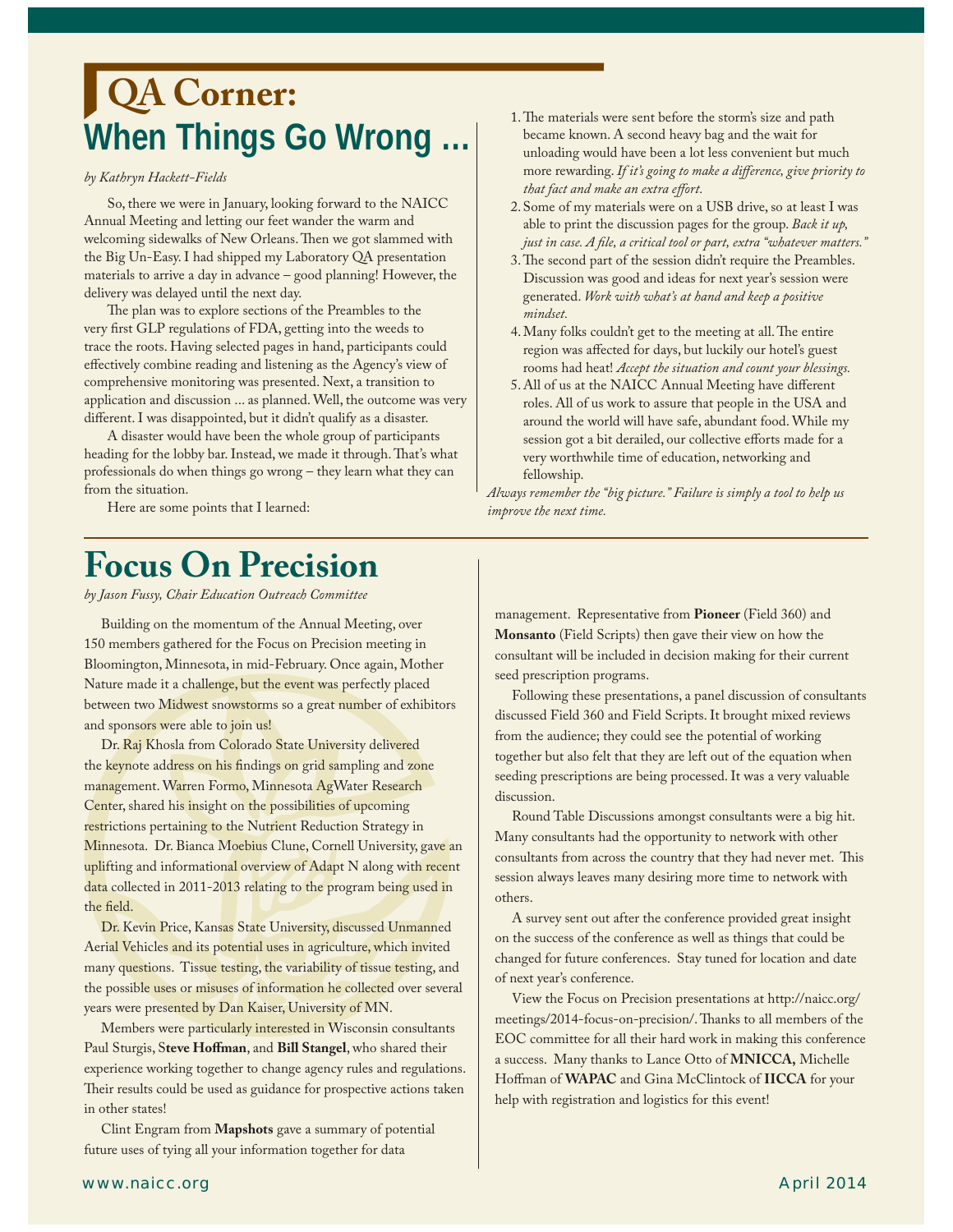

# *Happenings on the Hill*

 Each issue of the *NAICC News* will now include the Governmental Affairs report prepared by Glenn Luedke, NAICC Legislative Assistant. Many thanks for Glenn for his years of service to NAICC.

### **DATA PRIVACY**

 The American Farm Bureau has issued a statement stating they are concerned about data collection, property rights and who owns the data collected from the farm level. Farm Bureau's position is that growers should have a say in who controls the data and should be compensated when their data is sold. Farm Bureau opposes federal agencies using drones for regulatory enforcement, litigation and as a sole source for natural resources inventories without the consent of the landowner. NAICC board members discussed this issue with policy-makers on Capitol Hill last month and will continue to monitor the issue.

#### **FARM BILL**

 The recently passed Farm Bill provides nearly \$4 billion in funding for programs that benefit U.S. fruit and vegetable production; block grants for research, pest and disease mitigation and trade, and \$125 million was set aside for citrus research. Over \$75 million was set aside for specialty crop block grants. The grants are administered by the USDA via agriculture departments for local and regional efforts to enhance producers' ability to compete in the marketplace and provide consumers with safe and abundant food supplies. This grant includes support for programs that include such things as pest and disease control, new and improved seed variety development, enhanced food safety, research support through standard and green initiatives and to increase specialty crop consumption and nutritional knowledge.

 The Congressional Budget Office has announced the projected outlays under the 2014 Farm Bill:

Food & Nutrition-80% Crop Insurance-8% Conservation Programs-6% Commodity Programs-5% All other-1%

 House Committee Budget Chair Ryan proposed an additional \$23 billion cut from crop insurance on top of cuts already detailed in the 2014 Farm Bill. The Ryan budget proposal also calls for an additional cut of \$125 billion to the SNAP program and would turn the program into a block grant program. Major farm organizations have declared the proposed cuts to the Crop Insurance program "dead-on-arrival".

 The USDA has announced that \$48.1 million has been allocated for funding of Pest & Disease Management Programs.The USDA Animal & Plant Health Inspection Service solicited suggestions from the public and private sector that would provide direct impact in the management of pests and diseases. A total of 383 projects are being funded. Project selections were based on criteria that supported six specific goals. Submissions were also based on expected impacts of the project, technical approach and how the submissions would compliment existing USDA programs and previously funded projects designated in the 2008 Farm Bill.

The organic food industry received an economic boost in the recently passed Farm Bill. A provision clears the way for the USDA to establish a checkoff program for organic food that would mirror checkoff programs already in place for 20 or more individual commodities. In addition, the bill exempts organic producers from checkoff programs such as milk and other commodity programs.

### **GMO**

 Over 3,900 comments were directed to the recent USDA call for input over whether organic and genetically engineered crops can coexist. Grower and biotech groups have stated "the status quo is just fine-our organizations feel that coexistence is working and multiple product and cropping systems are thriving". Critics, however, didn't hesitate to point out at least 400 reported instances of cross contamination. The Center For Food Safety stated that despite repeated requests from the public to prioritize the development and implementation of contamination prevention measures, the USDA has chosen to limit the public when identifying ways to improve communications and collaboration. The CFFS continued by

stating" the USDA decision reflects the governments clear bias toward the advancement of GE agriculture over everything else". U.S. Senator Tester (MT), an organic farmer, stated USDA must listen to the needs of traditional producers so they are not squeezed out by large agricultural corporations.

 Anti-GMO: Ballot initiatives have been announced in Hawaii. The petition is asking voters be allowed to vote on the consideration of the temporary suspension of growing GMO crops. (Temporary in this case is supposed to mean until the public health inspector's office completes a study that would examine the effect of widespread testing of GMO crops and associated pest control uses.) 8,500 registered voter signatures are need by 3/31/2014 in order to have the vote on the November ballot.

### **AGRICULTURE LABOR REFORM**

 The American Farm Bureau issued a statement regarding ag labor reform issues that focus strictly on immigration enforcement. The statement indicated that food prices would increase 5%-6% over a five year period and cut US food and fiber production values by \$60 billion. Farm Bureau and others continue to call for a plan that enforces immigration laws, redesigns the guest worker program and offers skilled workers currently working in agriculture to earn a status adjustment. Under this recommendation, there would be little or no effect on food prices and farm income would drop less than 1%. The hardest hit food sector under an "enforcement only" scenario would be fruit production, estimated to drop 30%-61%, vegetable production would drop an estimated 15%-31% and livestock production would decline 113%-27%.

### **TAX PROPOSALS**

 Tax proposals announced by the House Ways & Means Committee have drawn mixed re-action from ag groups. Tax reform is needed to keep US producers competitive in the global marketplace. One section of the proposal includes a requirement that businesses with gross receipts of \$10 million + use the accrual method of accounting. The Ways &

*Continued on next page.*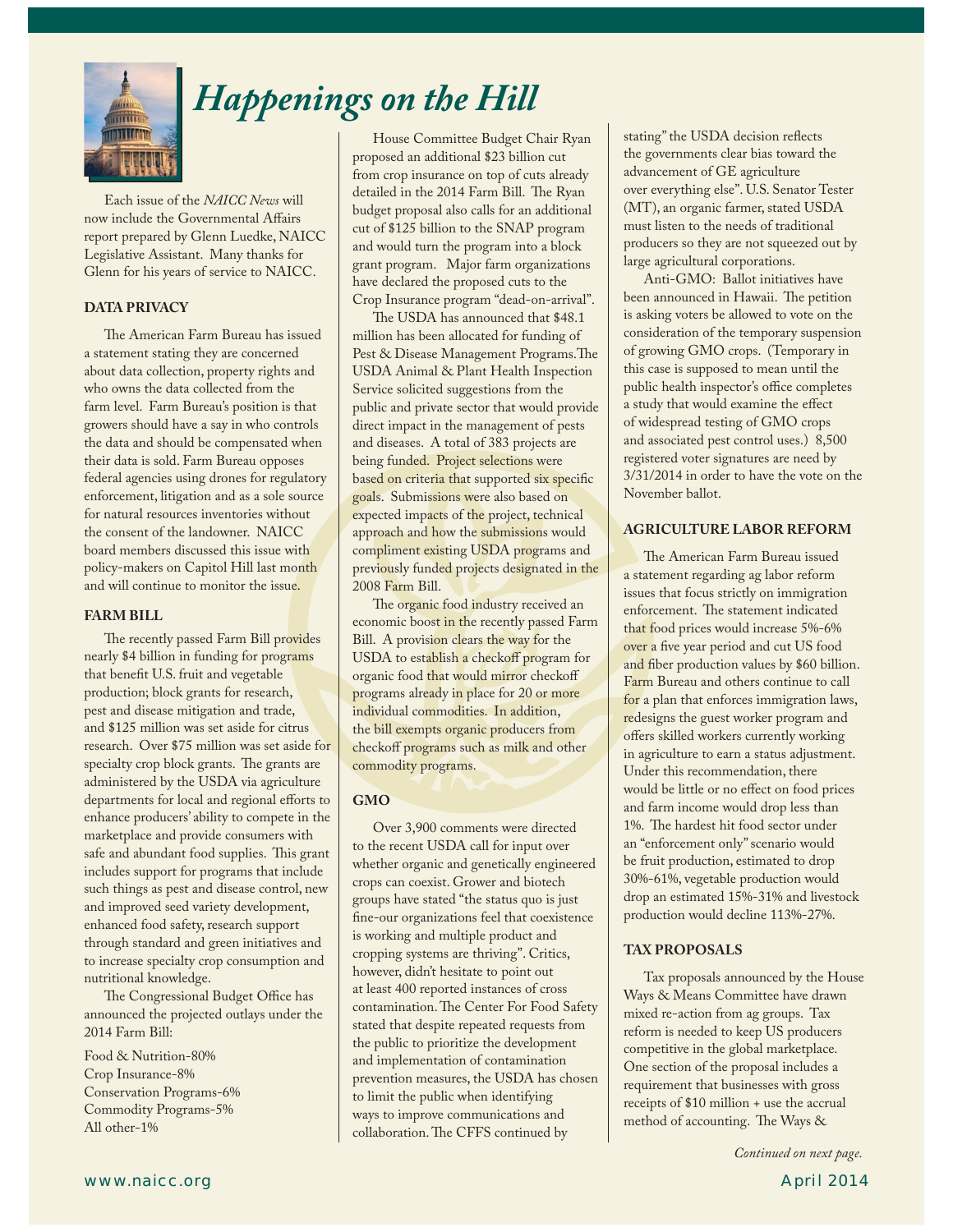### **Happenings on the Hill**

*Continued from page 5.*

Means Committee pointed out that the bill specifically excludes agriculture (this is a major change from earlier drafts that included agriculture in the required shift from cash-to-accrual accounting methods). This provision spares ag producers from an estimated \$4.8 billion increase in taxes. Some "red flags" are still disturbing to producers, i.e. the elimination or reduction of some key accounting methods and depreciation deductions. This item, if not eliminated or the tax reduced, would offset the benefit of a lower income tax rate.

#### **EPA**

 EPA and USDA released a comprehensive report approximately one year ago and as a result, several pesticides will now include a honey bee and pollinators protection advisory box. The new EPA bee box will be on pesticide labels, promoting increased awareness of bee health and proper pesticide use. The new label will prohibit use of some neonicotinoid pesticide products where bees are present.

 On March 25, the EPA and U.S. Army Corps of Engineers released a proposed rule to clarify protection under the CWA for streams and wetlands that form the foundation of the nation's water resources. The statement: the Waters of the U.S. proposed rule will benefit businesses by increasing efficiency in determining coverage of the CWA. A 90 day period

for comment was announced. The EPA states the proposed rule attempts to keep all ag exemptions in place, exempts 53 conservation practices from permitting requirements and narrows agency jurisdiction over irrigation and drainage ditches. This ruling is said to be a vast improvement for the rice industry. The announcement does, however, appear to expand EPA's jurisdiction by clarifying that seasonal and rain-dependent streams are protected and wetlands near streams and rivers are also protected.

 EPA officials want to allay concerns over ag exemptions in the CWA that could be affected by an upcoming proposed rule that will spell out what "waters of the U.S." actually means in the CWA. Ag groups are concerned about the breadth of the proposal as more bodies of water could be considered as falling under federal regulations. An example is dry creek beds that only flow in heavy rainfall events and could be classified as navigable. Roadside and field ditches could also be included. An assistant administrator at EPA has stated EPA wants to see ag producers use more cover crops. EPA has been doing monitoring of watersheds where use of cover crops is widespread. However, the EPA official stated it is too early to report water-quality benefits. Overall, more discussion will be held with ag groups and some of the fears by ag groups may be overblown.

 In mid-March, the House Ag Committee passed by voice vote a bill that would permit farmers to spray pesticides without a permit in or near navigable

waters if the chemical has already been approved for sale under FIFRA. This action would allow farmers to circumvent a current EPA permit rule that has been in place for two years and said by supporters of the bill to be "redundant and unnecessary". The legislation came about as a result of a 2009 ruling by the 6th U.S. Circuit Court of Appeals that ruled that commercial pesticides are pollutants when used in, near or on waterways as a method to control weeds and other pests. EPA later finalized a general permit in October 2011 that requires applicators to comply with the NPDES, which amounts to regulating chemical usage under the CWA.

 The EPA has been petitioned to accelerate a proposed review of rules for glyphosate use. The petitioners are concerned that the heavy use of glyphosates is devastating the monarch butterfly population. Under current law, the EPA is required to ensure that a pesticide will perform its intended function without unreasonable negative effects on the environment. The EPA has the option to perform an administrative review if evidence is presented that a product raises "prudent concerns of unreasonable adverse risk".

 The EPA has released two draft "guidance" documents outlining how it will assess the impacts of pesticide spray drift that migrates from fields to the environment and surrounding communities. The draft describes how spray drift will be evaluated by the EPA for ecological and human health risk assessments.

## **Certification Nation Featuring NAICC's Certified Professional Crop Consultants (CPCC)**

 Drum roll, please! May we introduce Certification Nation, a new series that spotlights consultants who earned CPCC certification through the NAICC program. This month we feature **Larry Appel** of Appel Crop Consulting, Inc., in Grant NE. Larry has been consulting for 30 years and enjoys the challenge of the ever-changing world of weed and insect resistance, which according to Larry, "is not only challenging but fun trying to keep ahead of them".

 He works using IPM on weed, insect, disease control, soil sampling/fertility recommendations, and irrigation scheduling. He also specializes in efficacy trials on western bean cutworm, wire worm and corn rootworm.

When asked why Larry supports NAICC and the CPCC

program, he reflected by saying, "Years ago when Furadan was undergoing review by the government I went to Washington D. C. to testify for the continuation of the use of Furadan on corn. I remember being asked by a congressman if I was a member of NAICC. He felt it was very important that I was, so he could be confident in what I was saying. Unfortunately Furadan was turned down by other means."

 Appel chose to earn certification through NAICC because, in his words, "The Alliance members are regarded as the best in research and consulting. I also value the variety of people and expertise among NAICC members. NAICC is the best place to be listed as a member because of the wide spectrum of people who choose NAICC members with whom to work each year."